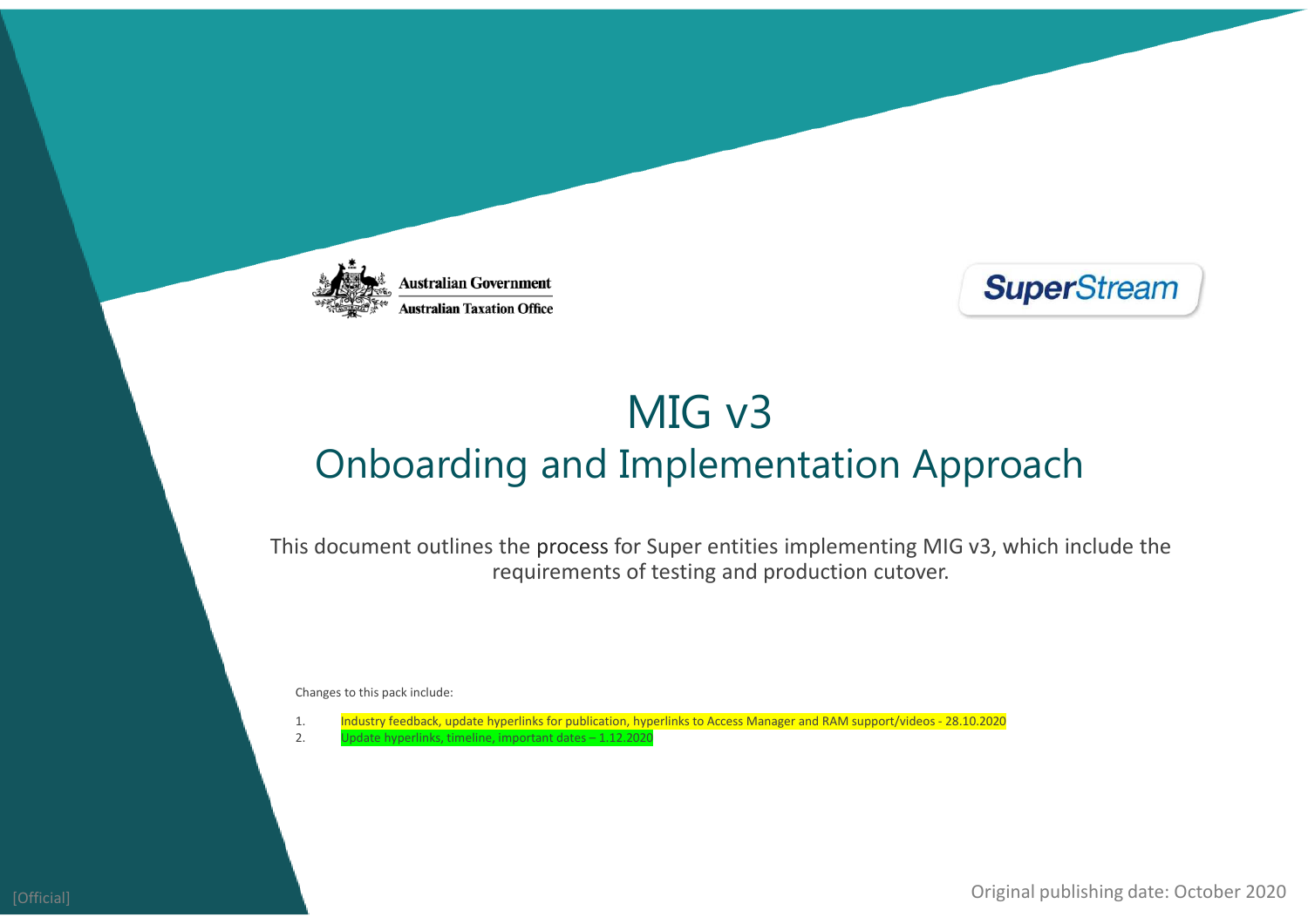# Service Overview & Applicability

#### SMSF Rollover MIG v3 and Release Authorities

Change the current SuperStream legislation to:

- • remove the exclusion of Self Managed Super Fund (SMSF) rollovers from the SuperStream data standards; and
- • mandate the use of an ATO electronic service (SMSF verification service) by funds when processing an SMSF rollover request.

The project will make the process of rolling over superannuation monies between APRA funds and SMSFs consistent with the electronic processes that currently apply to rollovers of superannuation monies between APRA funds.

The change will require super funds (both APRA Funds and SMSFs) to electronically initiate and process SMSF rollover transactions and requests between each other. This will mean that both APRA Funds and SMSFs can send and receive SMSF rollover information and payment using the SuperStream Framework.

The project will further include electronic release authorities (RAs) for the products First Home Super Saver Scheme (FHSSS) and Contribution Caps (CCAPS incorporating Div293). FHSSS and CCAPS have their own systems and processes to determine the super fund an RA is to be issued to; however, existing **ATO electronic** forms for the FHSSS and CCAPS RA and release authority statement (RAS) must be modified to incorporate the elements for electronic RAs.

#### Superannuation entities that must comply include:•super fund trustees and their administrators

•

The MIG v3 Rollover and RA services must be used by super entities where they relate to an individuals' :

Who is required to transact electronically?

- -Rollover transactions, including Death Benefit
- -An RA for FHSSS

**SMSFs** 

- -An RA for CCAPS (incorporating Div293)
- -Associated RASs.

Details regarding MIG v3 Rollover and RA services that super entities must comply with can be found in the Business Implementation Guides on the SBR website.

Nb: These services will be referred to as "MIG v3"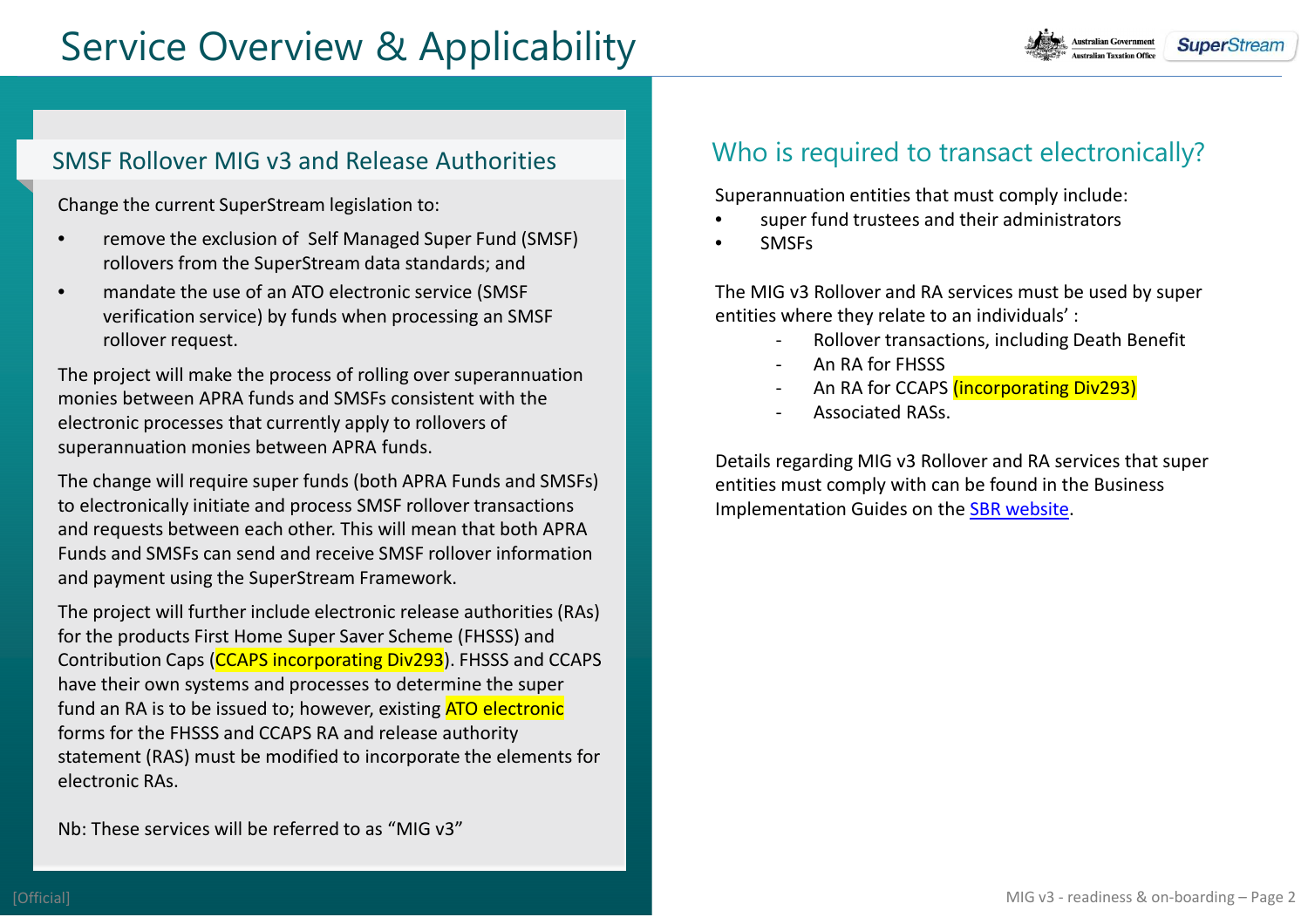

### **SMSF ROLLOVER (MIG3) and RELEASE AUTHORITIES**

#### *Testing and On-Boarding timeline*

| ID              | <b>ATO Tasks</b>                               | <b>Start</b> | Finish                | <b>Duration</b> | 2020                                                                       | 2021                                                               |
|-----------------|------------------------------------------------|--------------|-----------------------|-----------------|----------------------------------------------------------------------------|--------------------------------------------------------------------|
|                 |                                                |              |                       |                 | Feb<br>Jul.<br>Sep<br>Oct<br>Dec<br>Mar<br>Apr<br>May<br>Nov<br>Jun<br>Aug | Feb<br>Jan<br>Mar<br>May<br>Aug<br>Sep<br>Apr<br>Jul<br><b>Jun</b> |
|                 | <b>SMSF Rollover and Release Authorities</b>   | 3/02/2020    | 1/10/2021             | 87w             |                                                                            |                                                                    |
| 2               | Prep and publish test cases (co-design)        | 26/03/2020   | 13/11/2020            | 33.4w           |                                                                            |                                                                    |
| 3               | Request readiness timeframes from entities     | 31/08/2020   | 2/10/2020             | 5w              |                                                                            |                                                                    |
| 4               | Manage testing and on-boarding schedule        | 31/08/2020   | 2/07/2021             | 44w             |                                                                            |                                                                    |
| 5               | Develop EVTE mocs and testing process          |              | 2/10/2020 10/12/2020  | 10w             |                                                                            |                                                                    |
| 6               | Review FVS certifications                      | 30/09/2021   | 30/09/2021            |                 |                                                                            |                                                                    |
|                 | Q1 2021 - EVTE establishment                   |              | 10/12/2020 10/12/2020 |                 |                                                                            |                                                                    |
| 8               | EVTE conformance testing (DSP<br>Whitelisting) | 11/12/2020   | 1/10/2021             | 42.2w           |                                                                            |                                                                    |
| 9               | EVTE implementation testing (entities)         | 11/12/2020   | 11/10/2021            | 43.4w           |                                                                            |                                                                    |
| 10              | Turn on solution in Production                 | 16/03/2021   | 16/03/2021            |                 |                                                                            |                                                                    |
| 11 <sup>1</sup> | On-Boarding                                    | 31/08/2020   | 1/10/2021             | 57w             |                                                                            |                                                                    |
| 12              | Production Verification Testing (PVT)          | 31/03/2021   | 11/05/2021            | 6w              |                                                                            |                                                                    |

#### **DEPENDENCIES**

**Q1 2021**

- SuperStream Release Authority capabilities delivered in (Q1 2021) and (Q2 2021)
- Entity provided readiness timeframes including DSP Whitelisting, test & production dates
- EVTE MOC development
- EVTE Test process and associated tools
- PVT approach and scenarios

Current at 29/11/2020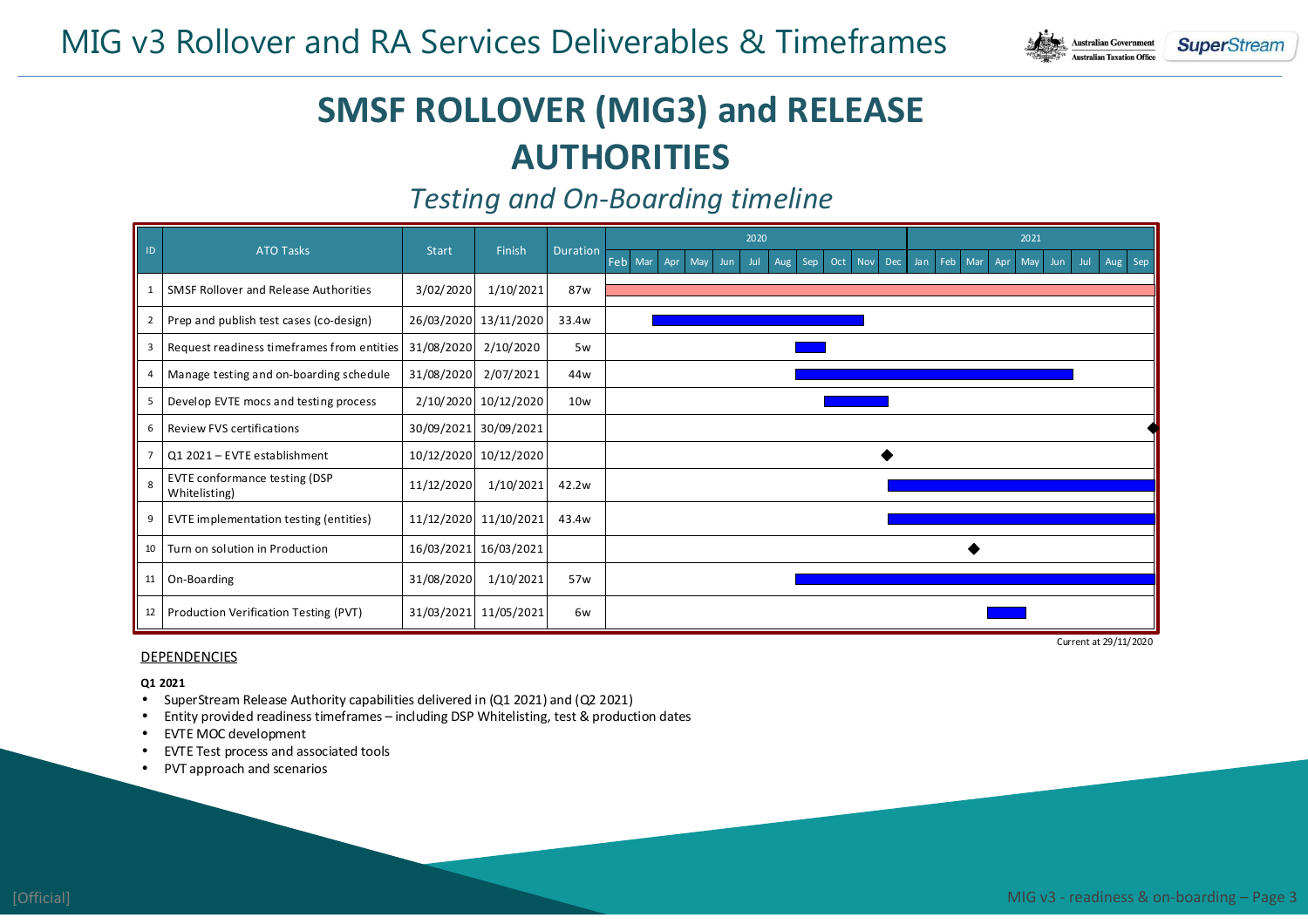### Important Dates and Key Deliverables

**Australian Government SuperStream** Australian Taxation Office

| • Artefacts (Message Structure Tables, Schemas, Validation Rules, Message Repository)      | 11 September 2020    |  |  |  |  |
|--------------------------------------------------------------------------------------------|----------------------|--|--|--|--|
| • Full MIG3 Conformance Suite (including all necessary test data)                          | 1 December 2020      |  |  |  |  |
| <b>EVTE Deployment</b>                                                                     | 10 December 2020     |  |  |  |  |
| <b>Business Implementation Guide</b>                                                       | 10 November 2020     |  |  |  |  |
| <b>Production Deployment</b>                                                               | <b>16 March 2021</b> |  |  |  |  |
| • Whitelisting for approved Digital Solution Providers                                     | September 2021       |  |  |  |  |
| Business Deployment Verification (Fund onboarding commences)                               | <b>April 2021</b>    |  |  |  |  |
| • Industry Compliance Obligation (LI) (includes a three(3) month administrative extension) | 30 September 2021    |  |  |  |  |
| Documents and artefacts can be found at:                                                   |                      |  |  |  |  |

https://softwaredevelopers.ato.gov.au/rolloverV3https://www.sbr.gov.au/digital-service-providers/developer-tools/australian-taxation-office-ato/superannuation-data-and-reporting-standards/superannuation-spr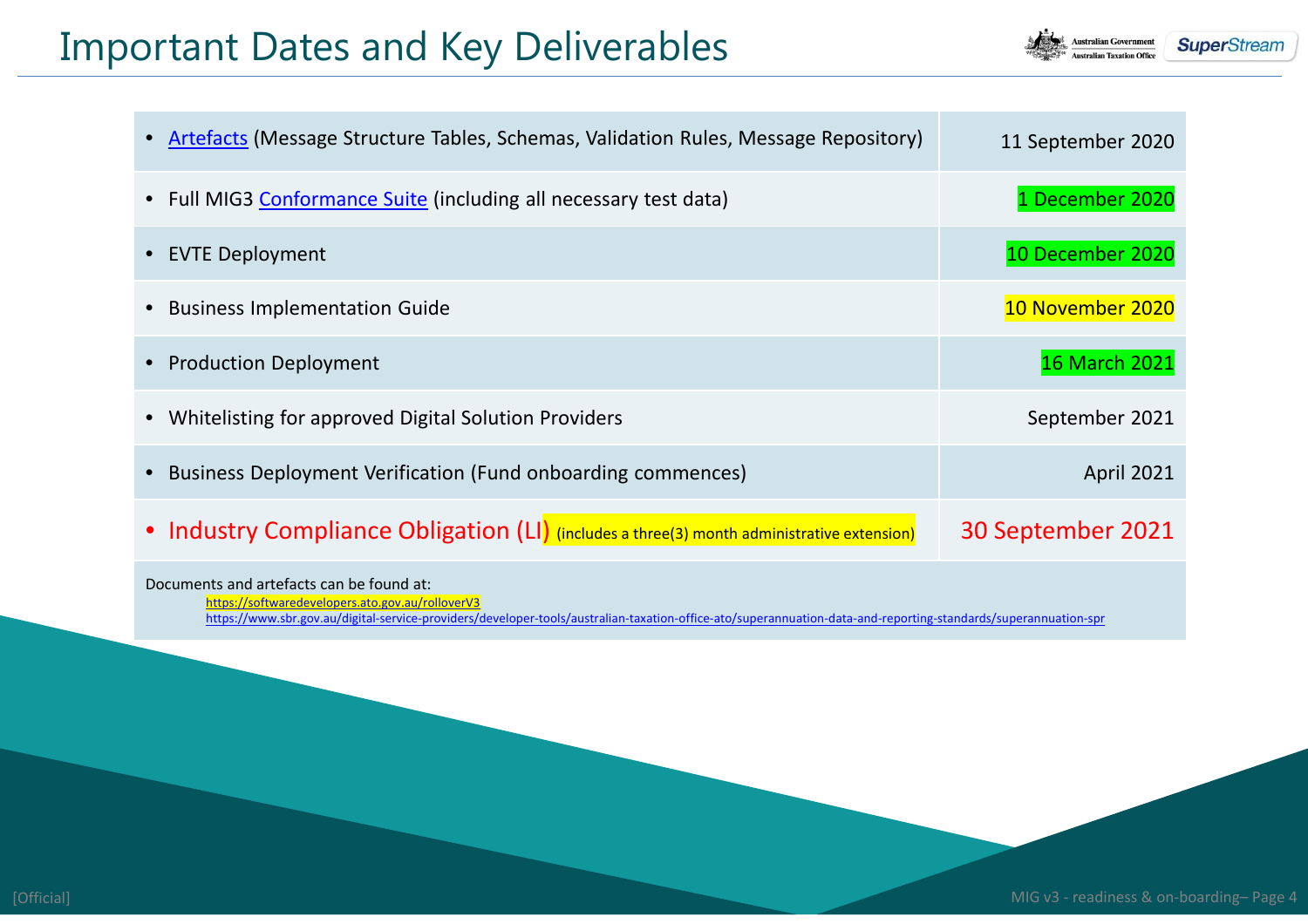Australian Government

**SuperStreat** 

## Getting Ready

### Digital Service Providers

Your selected Digital Service Provider (DSP) needs to complete conformance testing prior to being grantedpermission to interact with the ATO services. The Rollover v2.0 whitelist is separate and distinct to the Rollover v3.0 whitelist (the upgrade and inclusion of RA makes them different services).

- ATO provides a Conformance Suite that must be completed
- Following successful completion of the Conformance Suite, the ATO will whitelist the DSP's product in the ATO Production Environment.

While the DSP undertakes conformance testing, it may be appropriate to commence testing and implementation of the relevant products in your ownenvironment.

### Conformance Suite

The Conformance Suite<sup>\*</sup> is appropriate for your DSP to confirm their software conforms with basic ATO requirements in the EVTE. It includes:

- a. Test Data (test members)
- b. Credentials (for submitting the request to the test environment)
- c. Specific scenarios requiring execution and proof of completion

EVTE\*\* is a "stubbed" environment – submitting data that does not match the defined scenarios will haveundefined responses.

\* The Conformance Suite does **not** provide 100% test coverage. It is strongly recommended that you exercise your own test cases prior to switching to Production in order to satisfy yourself that your implementation is successful.

**\*\* EVTE does not accommodate load testing; loads greater than 1,000 records may cause the platform to fail.**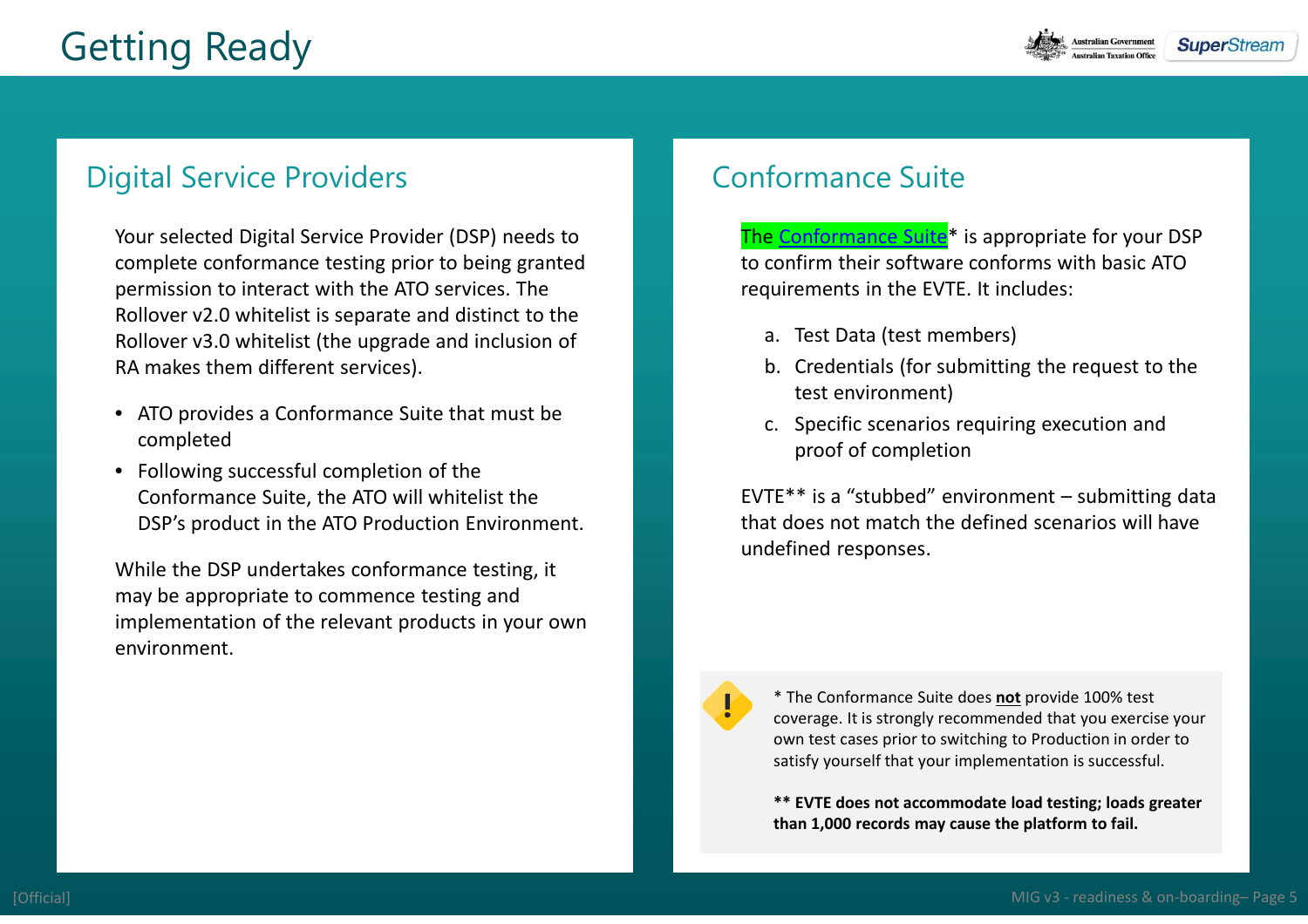# Getting Ready



#### Only applicable to FVS, SMSFmemberTICK and SVS

#### Access Permissions

Access is granted to the services with two independent checks:

- 1. The Software being used must be authorised to access the ATO Service (achieved by the DSP completing theConformance Suite and being whitelisted)
- 2. The Service request/submission must be authorisedby the Trustee (confirmed through <u>Access Manager</u>)

Existing authentication and other security measures will remain in place; i.e: myGovID and RAM, including the M2M solution.

#### Access Manager

For entities using FVS, service name permissions for

- •**SMSFVRFY**
- •**SMSFMBRVRFY**
- •**InitiateRolloverRequest**
- •ReleaseAuthorityStatement, and
- • ReleaseAuthorityStatementOutcomeResponsewill need to be selected in Access Manager.

For entities not using the FVS, a permission will be created in ATO systems that enable access.

As with previous SuperStream services, you will need to provide a business appointment to your service provider for this new service via Access Manager. .

You must confirm with your company myGovID administrator that permissions are correctly set prior to your commencement date.

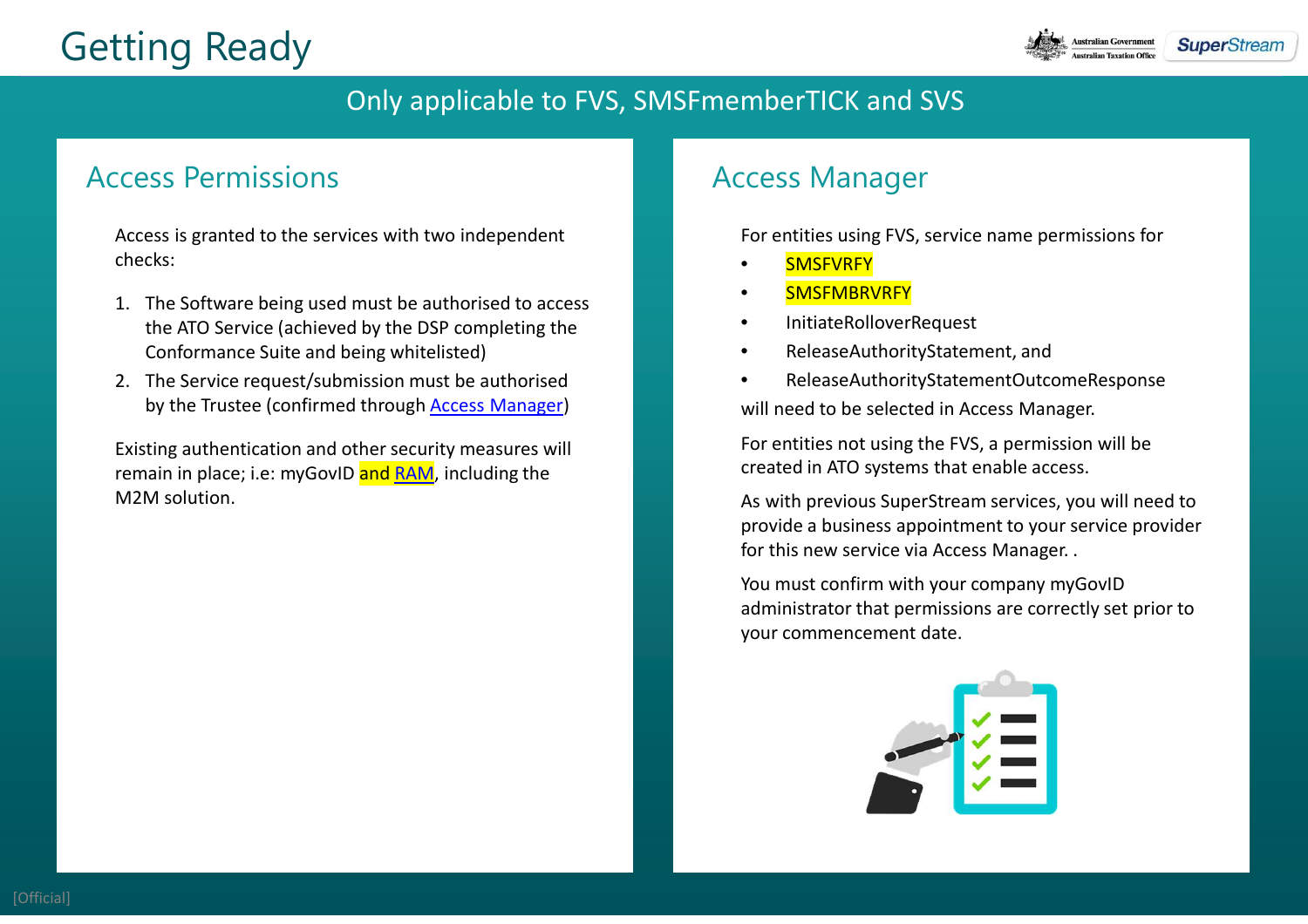### Implementation Overview

**Australian Government Australian Taxation Office** 

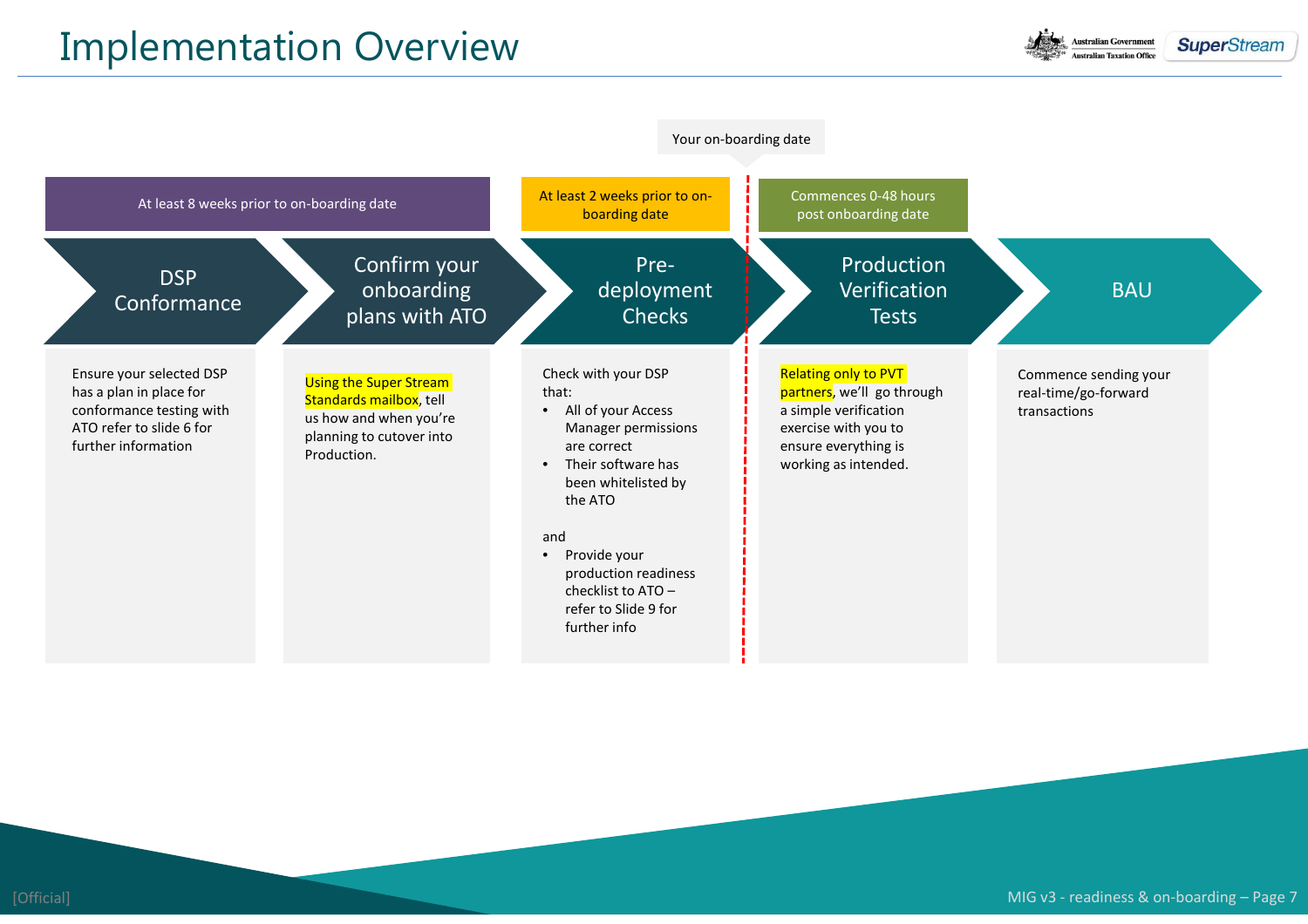### Implementation Overview



**SuperStream** 

**Australian Government Australian Taxation Office**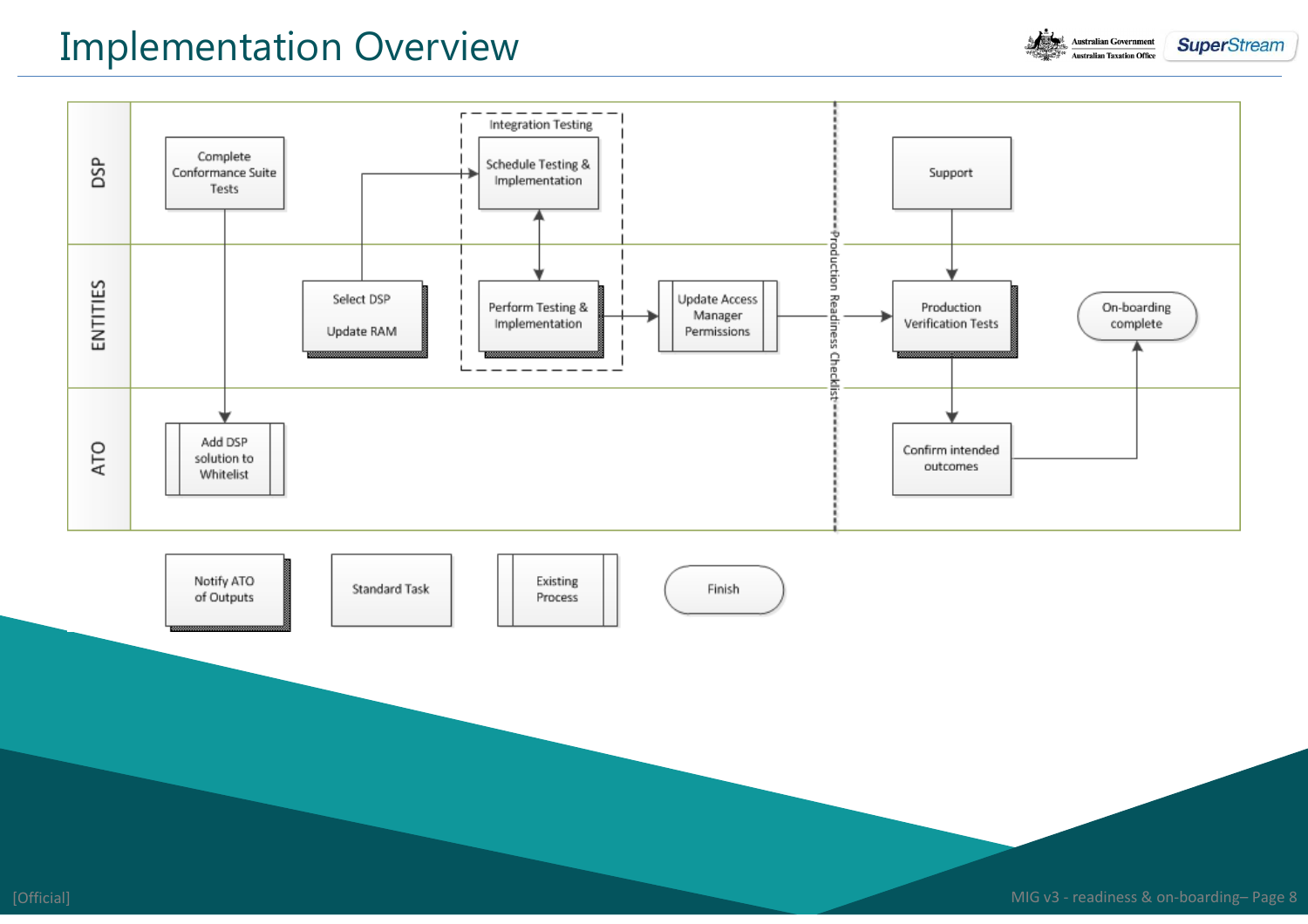### Implementation

**Australian Government SuperStream** 

### Production Readiness Checklist

Prior to confirming your Production Cutover, you will need to submit a Readiness Checklist to us. A template will be available from ato.gov.au/Super/Sup/SuperStream-Rollover-v3/ and will be used to confirm:

- 1. Your DSP has been whitelisted
- 2. All DSP / Entity system integration is complete
- 3. Any data migration and related internal testing you require is complete
- 4. Your preliminary Production cut-over date
- 5. You're readiness for PVT, if necessary

### Production Verification Tests (PVT)

Immediately following your Production Cutover we may run a quick Production Verification Test with you to confirm your service is working as intended. This simply means we will ask for a single Production transaction to be submitted, which we will use to confirm that the outcome is as intended through the ATO back-office systems.

Following successful PVT, you will be advised to commence business as usual activities.

It is crucial that dummy or test data is not used during PVT or in the Production Environment as outlined in the terms and conditions of each service.